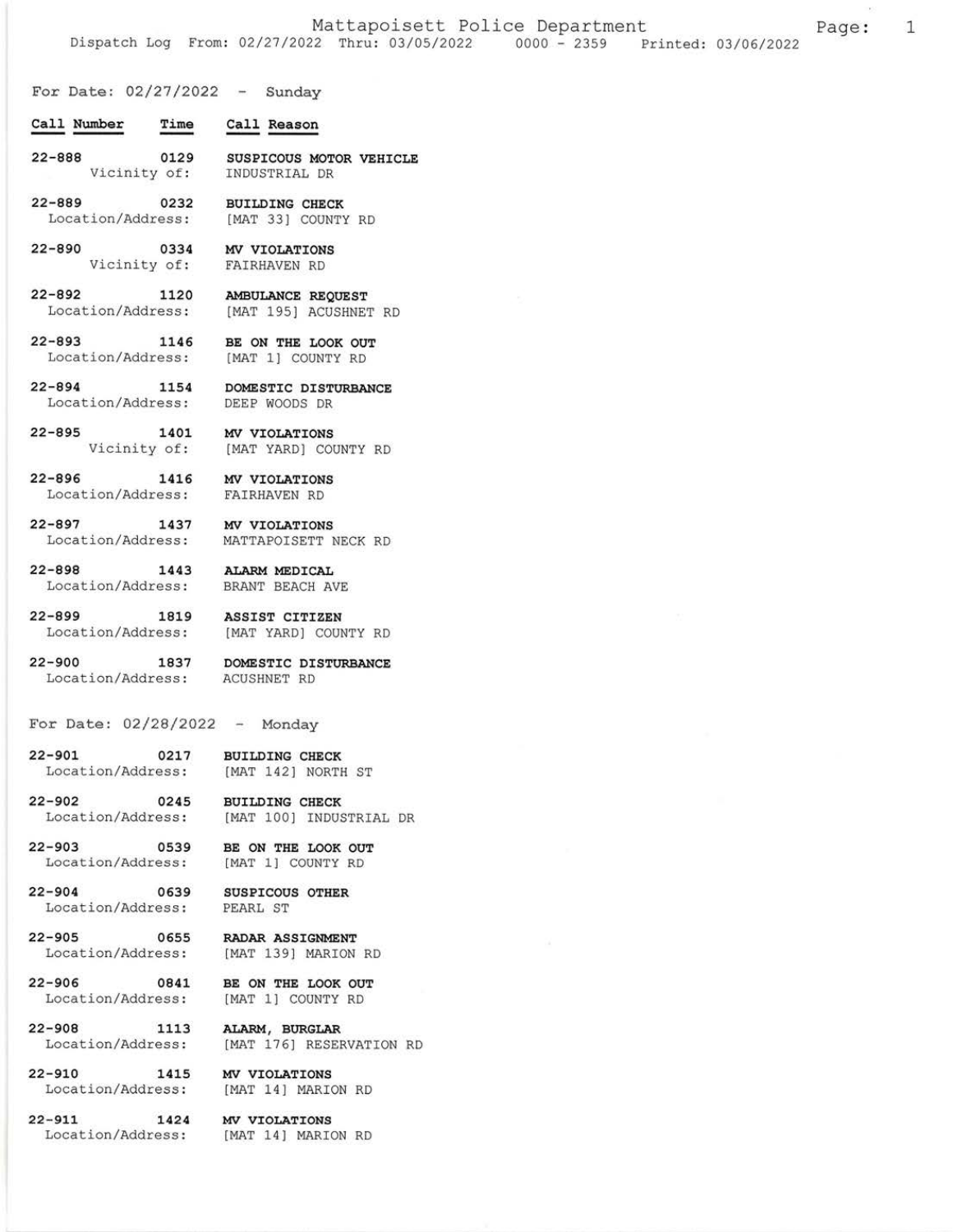$\overline{2}$ 

Page:

- 1430 MV VIOLATIONS  $22 - 912$ Location/Address: NORTH ST + JACKIE LN
- $22 914$ 1514 MV GENERAL Location/Address: LONG PLAIN RD + WOLF ISLAND RD
- $22 915$ 1716 MV VIOLATIONS Vicinity of: [MAT 142] NORTH ST
- $22 916$ 1720 MV - LOCKOUT Location/Address: [MAT 69] FAIRHAVEN RD
- $22 917$ 2042 MV VIOLATIONS Vicinity of: NORTH ST
- $22 918$ 2307 BE ON THE LOOK OUT Location/Address: [MAT 1] COUNTY RD
- For Date:  $03/01/2022 Tuesday$
- 2-919 0218 BUILDING CHECK<br>Location/Address: FAIRHAVEN RD  $22 - 919$
- $22 920$ Vicinity of:
	- 0410 MV VIOLATIONS NORTH ST
- $22 921$ 0659 RADAR ASSIGNMENT Location/Address: [MAT 139] MARION RD
- $22 922$ 0726 MV VIOLATIONS Vicinity of: [MAT 292] MARION RD
- $22 923$ 0805 MV VIOLATIONS Location/Address: FAIRHAVEN RD + MAIN ST
- 1646 UNWANTED PERSON  $22 - 925$ Location/Address: ACUSHNET RD
- $22 926$ 1931 MV GENERAL Location/Address: NORTH ST + INDUSTRIAL DR
- $22 927$ 1959 HEALTH/WELFARE Location/Address:
- $22 928$ 2037 ASSIST CITIZEN Location/Address:
- 2038  $22 - 929$ Location/Address:
- MV VIOLATIONS [MAT 238] COUNTY RD

[MAT 45] COUNTY RD

[MAT 195] ACUSHNET RD

- For Date:  $03/02/2022 -$  Wednesday
	- 0302 BUILDING CHECK Location/Address: [MAT 79] FAIRHAVEN RD
	- 0555 TRANSPORT GENERAL [NEB] PAGE ST Location/Address:
- $22 932$ 0653 NOTIFICATION Location/Address: OCEAN DR

 $22 - 930$ 

 $22 - 931$ 

- $22 933$ Location/Address:
- $22 934$ Location/Address:
- 0702 RADAR ASSIGNMENT<br>ress: [MAT 139] MARION RD
	- 0709 PROPERTY FOUND [MAT 1] COUNTY RD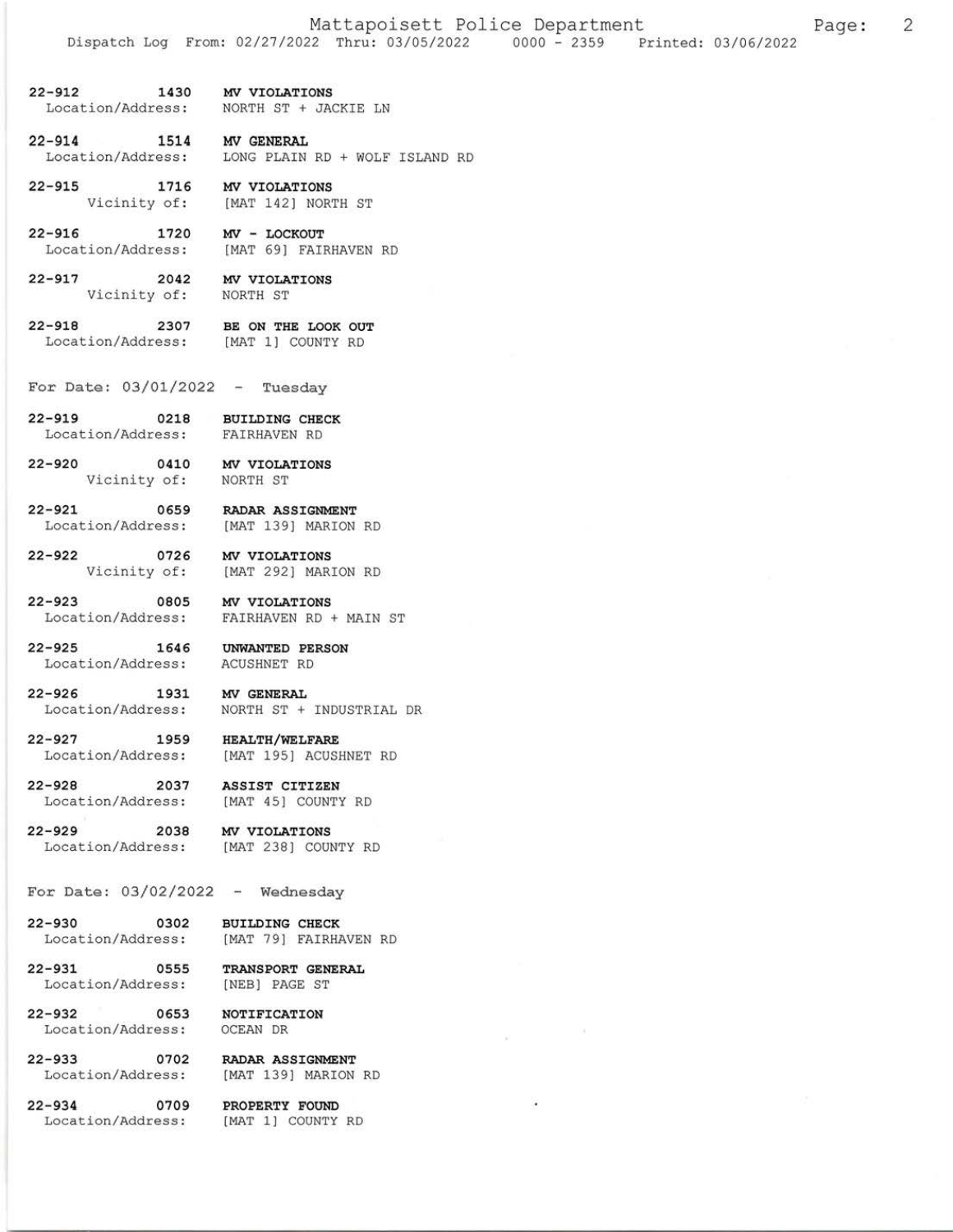- 22-935 0717 MV VIOLATIONS Location/Address: NORTH ST + MELISSA ANNE LN
- 22-936 0722 MV VIOLATIONS Vicinity of: IMAT 1391 MARION RD
- 22-938 0917 MV CRASH<br>Location/Address: WATER ST Location/Address:
- 22-939 1117 MV VIOLATIONS Location/Address: EAIRHAVEN RD
- 22-940 1336 MV VIOLATIONS Location/Address: [MAT 248] BRANDT ISLAND RD
- 22-942 1344 FOLLOW UP INVESTIGATION Location/Address: UNCAS WAy
- 22-944 1600 MV CRASH Location/Address: [MAT 140] NEDS POINT RD
- 22-945 1539 PROPERTY RETURNED Location/Address: [MAT 1] COUNTY RD
- 22-946 2tL9 911 cAtL Location/Address: HIGH RIDGE DR
- For Date:  $03/03/2022 -$  Thursday
- 22-952 0001 MV CRASH<br>Location/Address: BRANDT IS
- BRANDT ISLAND RD

[MAT 1] COUNTY RD

[MAT 1] COUNTY RD

[MAT 146] BARSTOW ST

NORTH ST + HOLLY HOLLOW LN

- 22-947 0035 susplcous MoToR VEHICLE Location/Address: [MAT 233] MARION RD
- 22-948 0311 BUILDING CHECK Location/Address: [MAT 79] FAIRHAVEN RD
- 22-949 0635 RADAR ASSIGNMENT<br>Location/Address: [MAT 139] MARION [MAT 139] MARION RD
- 22-950 0817 ASSIST CITIZEN<br>Location/Address: [MAT 1] COUNTY
- 22-951 0825 911 CALL<br>
Location/Address: [MAT 1] (
- 22-953 O9O4 GENERAL SERVICE Location/Address: [MAT 139] MARION RD
- 22-954 1002 GENERAL SERVICE<br>Location/Address: [MAT 146] BARSTO
- 22-955 1132 IMMEDIATE THREAT<br>Location/Address: OLIVER'S LN Location/Address:
	-
- 22-957 1740 MV VIOLATIONS<br>Location/Address: NORTH ST + HOI
- 22-958 2015 911 CALL Location/Address: CHANNING RD

 $\boldsymbol{\omega}$ 

- 
- For Date:  $03/04/2022 -$  Friday
- 22-960 0133 BUILDING CHECK<br>Location/Address: [MAT 79] FAIRHA [MAT 79] FAIRHAVEN RD
- 22-g6L 0243 BUTLDING CHECK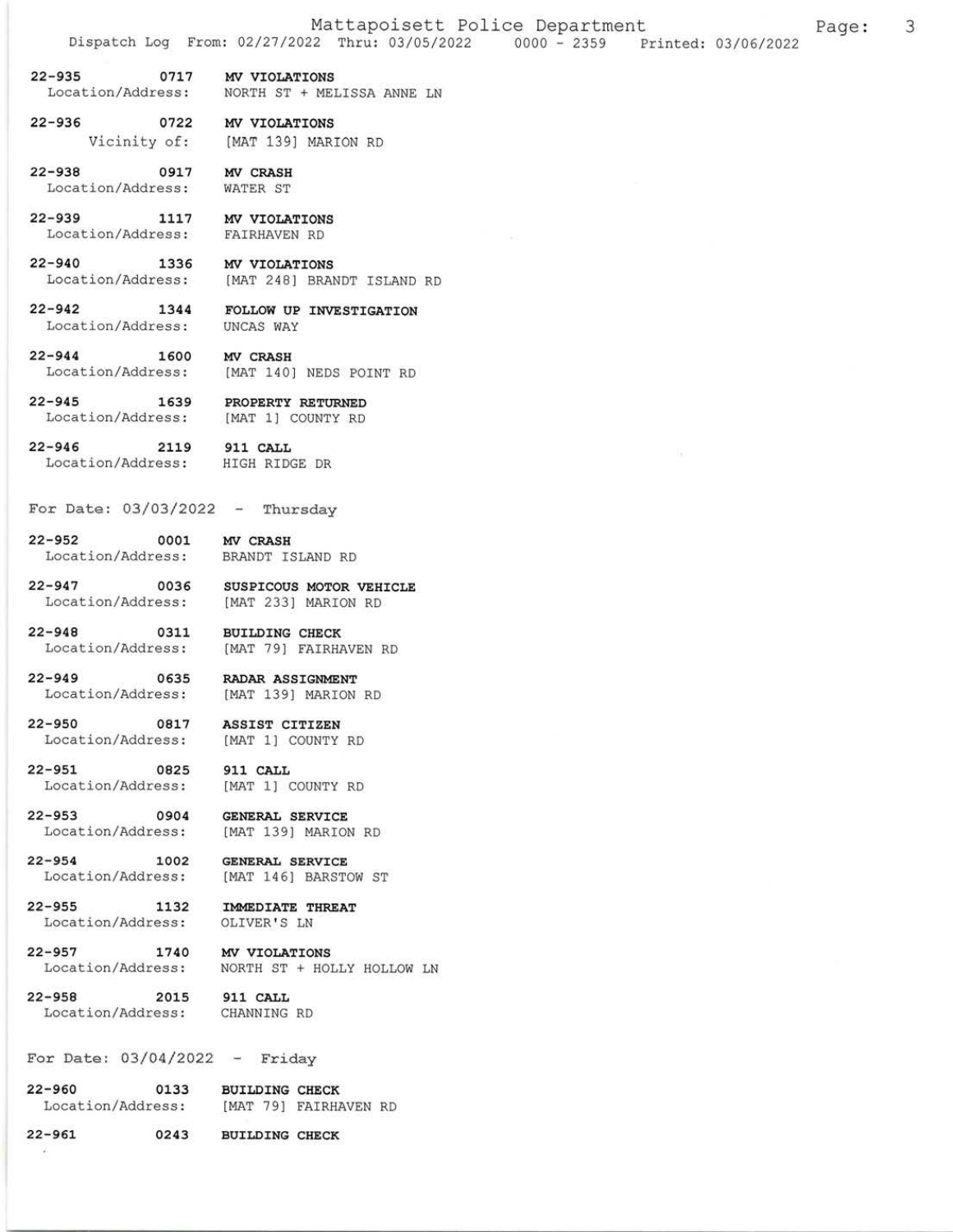Location/Address: [MAT 100] INDUSTRIAL DR

0701  $22 - 962$ RADAR ASSIGNMENT Location/Address: [MAT 139] MARION RD

 $22 - 963$ 0728 MV VIOLATIONS Vicinity of: [MAT 46] COUNTY RD

 $22 - 964$ 1022 SAFETY/ROAD HAZARD Vicinity of: NORTH ST

 $22 - 965$ 1100 Location/Address:

209A ORDER ISSUED/EXTENDED [MAT 1] COUNTY RD

 $22 - 966$ 1242 MV VIOLATIONS Location/Address: [MAT 60] COUNTY RD

1254 HEALTH/WELFARE Location/Address: OLIVER'S LN

 $22 - 968$ 2-968 1320 MEDICAL - ASSI:<br>Location/Address: OCEAN VIEW AVE

 $22 - 967$ 

 $22 - 969$ 

 $22 - 970$ 

 $22 - 973$ 

 $22 - 979$ 

 $22 - 980$ 

 $22 - 981$ 

MEDICAL - ASSIST

1325 SAFETY/ROAD HAZARD

Location/Address: WATERMAN ST

1347 MV VIOLATIONS Location/Address: SUMMER ST

 $22 - 971$ 1433 ASSIST CITIZEN Location/Address: [MAT 163] COUNTY RD

Location/Address: MARION RD

 $22 - 972$ 1600 911-ABANDONED-HANGUP CALLS Location/Address: COUNTY RD

2003 MV VIOLATIONS

 $22 - 974$ 

2154 DISTURBANCE Location/Address: PARK PL

 $22 - 975$ 2345 OFFICER WANTED ALDERBERRY LN Location/Address:

For Date:  $03/05/2022 - Saturday$ 

 $22 - 976$ MV VIOLATIONS 0130 Location/Address: FAIRHAVEN RD + BRANDT ISLAND RD

 $22 - 977$ Location/Address:

0220 SUSPICOUS MOTOR VEHICLE<br>ress: [MAT 270] NEDS POINT RD

 $22 - 978$ 0230 BUILDING CHECK Location/Address: [MAT 5] RESERVATION RD

0327 **BUILDING CHECK** Location/Address: [MAT 112] COUNTY RD

> 0446 BE ON THE LOOK OUT Location: ACUSHNET PD

0536 SUSPICOUS MOTOR VEHICLE NORTH ST Location/Address:

 $22 - 982$ 0730 GENERAL SERVICE Location/Address: [MAT 1] COUNTY RD

 $22 - 983$ 0928 MV VIOLATIONS Vicinity of: COUNTY RD

 $\overline{4}$ Page: